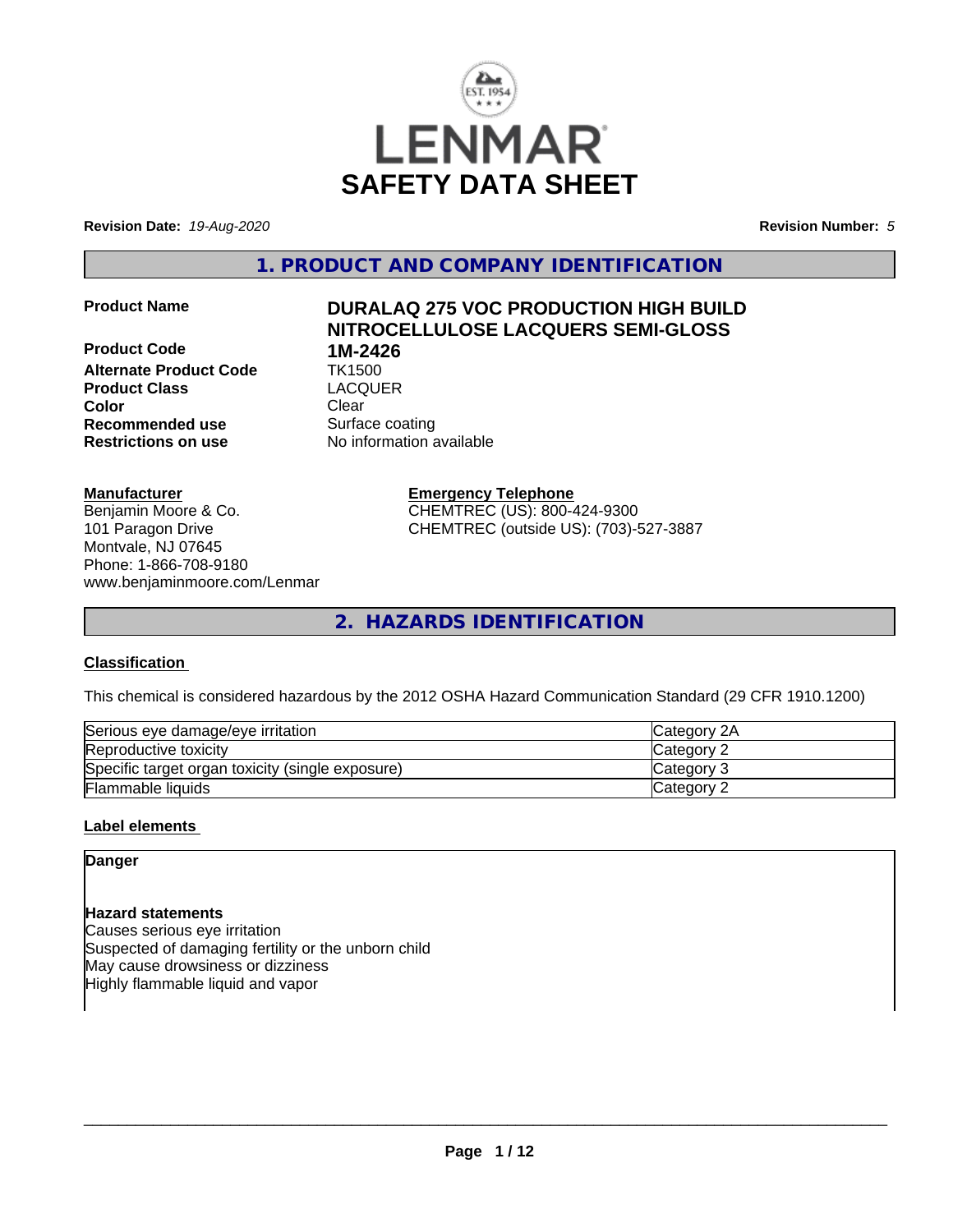# 1M-2426 - **DURALAQ 275 VOC PRODUCTION HIGH BUILD NITROCELLULOSE LACQUERS SEMI-GLOSS**



**Appearance** liquid

**Odor** solvent

# **Precautionary Statements - Prevention**

Obtain special instructions before use Do not handle until all safety precautions have been read and understood Use personal protective equipment as required Wash face, hands and any exposed skin thoroughly after handling Wear eye/face protection Avoid breathing dust/fume/gas/mist/vapors/spray Use only outdoors or in a well-ventilated area Keep away from heat, hot surfaces, sparks, open flames and other ignition sources. No smoking Keep container tightly closed Ground/bond container and receiving equipment Use explosion-proof electrical/ventilating/lighting/equipment Use only non-sparking tools Take precautionary measures against static discharge Keep cool

# **Precautionary Statements - Response**

IF exposed or concerned: Get medical advice/attention **Eyes**

IF IN EYES: Rinse cautiously with water for several minutes. Remove contact lenses, if present and easy to do. Continue rinsing

If eye irritation persists: Get medical advice/attention

# **Skin**

IF ON SKIN (or hair): Remove/Take off immediately all contaminated clothing. Rinse skin with water/shower **Inhalation**

IF INHALED: Remove victim to fresh air and keep at rest in a position comfortable for breathing

# **Fire**

In case of fire: Use CO2, dry chemical, or foam for extinction

# **Precautionary Statements - Storage**

Store locked up Store in a well-ventilated place. Keep container tightly closed

# **Precautionary Statements - Disposal**

Dispose of contents/container to an approved waste disposal plant

# **Hazards not otherwise classified (HNOC)**

Rags, steel wool or waste soaked with this product may spontaneously catch fire if improperly discarded

# **Other information**

No information available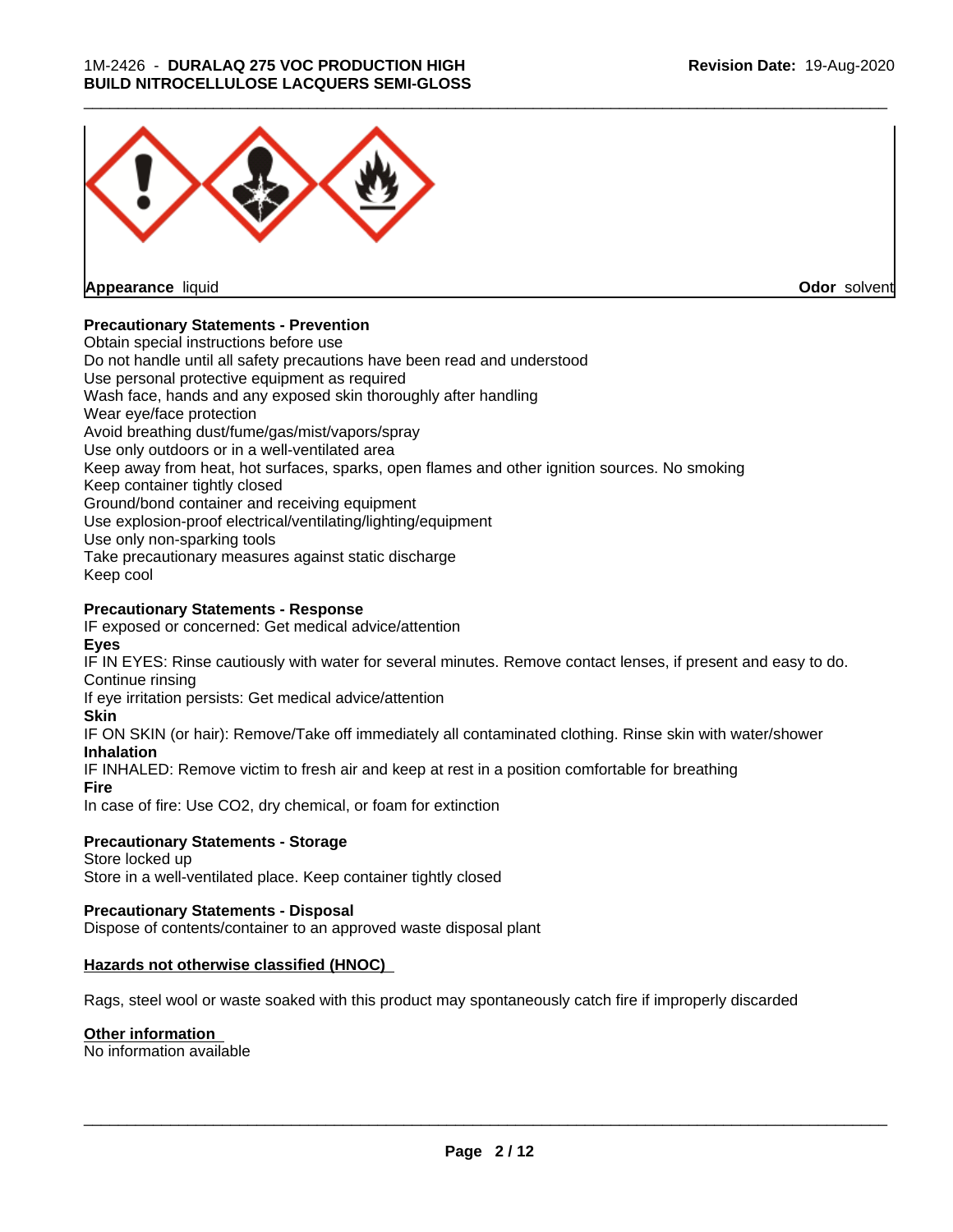# **3. COMPOSITION INFORMATION ON COMPONENTS**

\_\_\_\_\_\_\_\_\_\_\_\_\_\_\_\_\_\_\_\_\_\_\_\_\_\_\_\_\_\_\_\_\_\_\_\_\_\_\_\_\_\_\_\_\_\_\_\_\_\_\_\_\_\_\_\_\_\_\_\_\_\_\_\_\_\_\_\_\_\_\_\_\_\_\_\_\_\_\_\_\_\_\_\_\_\_\_\_\_\_\_\_\_

| <b>Chemical name</b>     | <b>CAS No.</b> | Weight-%    |
|--------------------------|----------------|-------------|
| Acetone                  | 67-64-1        | $65 - 70$   |
| cellulose, nitrate       | 9004-70-0      | $5 - 10$    |
| 4-Chlorobenzotrifluoride | 98-56-6        | - 5         |
| 2-Heptanone              | 110-43-0       | - 5         |
| n-Butyl acetate          | 123-86-4       | - 5         |
| Isopropyl alcohol        | 67-63-0        | - 5         |
| Soybean oil, epoxidized  | 8013-07-8      | - 5         |
| Toluene                  | 108-88-3       | $0.1 - 0.5$ |

# **4. FIRST AID MEASURES**

#### **Description of first aid measures**

| <b>General Advice</b>                            | If symptoms persist, call a physician. Show this safety data sheet to the doctor in<br>attendance.                                                                                                                      |
|--------------------------------------------------|-------------------------------------------------------------------------------------------------------------------------------------------------------------------------------------------------------------------------|
| <b>Eye Contact</b>                               | Immediately flush with plenty of water. After initial flushing, remove any contact<br>lenses and continue flushing for at least 15 minutes. Keep eye wide open while<br>rinsing. If symptoms persist, call a physician. |
| <b>Skin Contact</b>                              | Wash off immediately with soap and plenty of water removing all contaminated<br>clothes and shoes. If skin irritation persists, call a physician.                                                                       |
| <b>Inhalation</b>                                | Move to fresh air. If symptoms persist, call a physician.<br>If not breathing, give artificial respiration. Call a physician immediately.                                                                               |
| Ingestion                                        | Clean mouth with water and afterwards drink plenty of water. Do not induce<br>vomiting without medical advice. Never give anything by mouth to an unconscious<br>person. Consult a physician.                           |
| <b>Protection Of First-Aiders</b>                | Use personal protective equipment.                                                                                                                                                                                      |
| <b>Most Important</b><br><b>Symptoms/Effects</b> | No information available.                                                                                                                                                                                               |
| <b>Notes To Physician</b>                        | Treat symptomatically.                                                                                                                                                                                                  |

**5. FIRE-FIGHTING MEASURES**

| <b>Flammable Properties</b>                           | Vapors may travel considerable distance to a source of<br>ignition and flash back. Vapors may cause flash fire.                          |
|-------------------------------------------------------|------------------------------------------------------------------------------------------------------------------------------------------|
| <b>Suitable Extinguishing Media</b>                   | Foam, dry powder or water. Use extinguishing measures<br>that are appropriate to local circumstances and the<br>surrounding environment. |
| Protective equipment and precautions for firefighters | As in any fire, wear self-contained breathing apparatus<br>pressure-demand, MSHA/NIOSH (approved or equivalent)                          |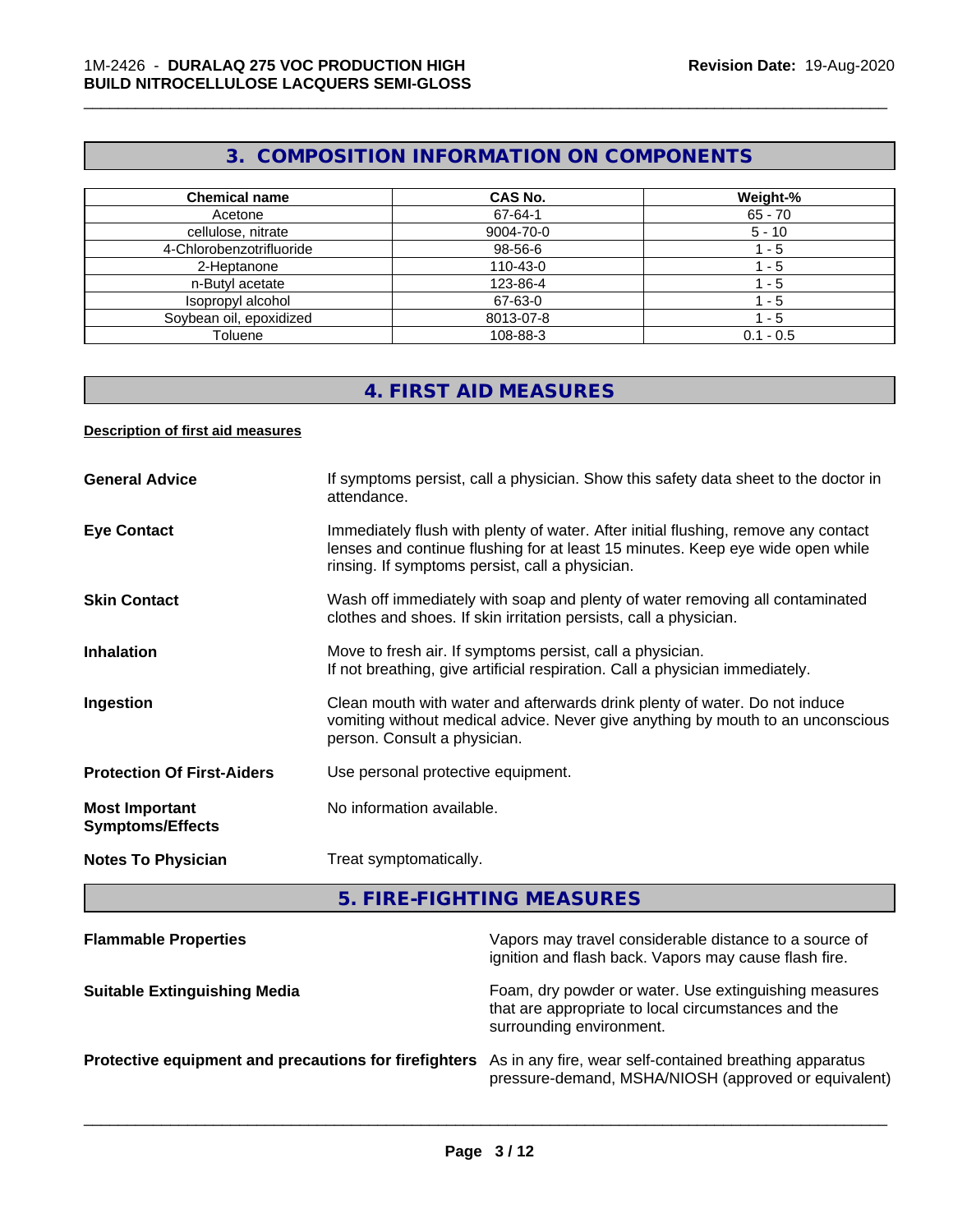|                                                                                  | and full protective gear.                                                                                                                                                                                                                                                                      |
|----------------------------------------------------------------------------------|------------------------------------------------------------------------------------------------------------------------------------------------------------------------------------------------------------------------------------------------------------------------------------------------|
| <b>Hazardous combustion products</b>                                             | Burning may result in carbon dioxide, carbon monoxide<br>and other combustion products of varying composition<br>which may be toxic and/or irritating.                                                                                                                                         |
| <b>Specific Hazards Arising From The Chemical</b>                                | Flammable. Flash back possible over considerable<br>distance. Keep product and empty container away from<br>heat and sources of ignition. Closed containers may<br>rupture if exposed to fire or extreme heat. Thermal<br>decomposition can lead to release of irritating gases and<br>vapors. |
| Sensitivity to mechanical impact                                                 | No.                                                                                                                                                                                                                                                                                            |
| Sensitivity to static discharge                                                  | Yes                                                                                                                                                                                                                                                                                            |
| <b>Flash Point Data</b><br>Flash point (°F)<br>Flash Point (°C)<br><b>Method</b> | -4<br>$-20$<br><b>PMCC</b>                                                                                                                                                                                                                                                                     |
| <b>Flammability Limits In Air</b>                                                |                                                                                                                                                                                                                                                                                                |
| Lower flammability limit:<br><b>Upper flammability limit:</b>                    | Not available<br>Not available                                                                                                                                                                                                                                                                 |
| <b>NFPA</b><br>Health: 2<br><b>Flammability: 3</b>                               | Instability: 0<br><b>Special: Not Applicable</b>                                                                                                                                                                                                                                               |
| <b>NFPA Legend</b><br>0 - Not Hazardous                                          |                                                                                                                                                                                                                                                                                                |

- 1 Slightly
- 2 Moderate
- 3 High
- 4 Severe

*The ratings assigned are only suggested ratings, the contractor/employer has ultimate responsibilities for NFPA ratings where this system is used.*

*Additional information regarding the NFPA rating system is available from the National Fire Protection Agency (NFPA) at www.nfpa.org.*

# **6. ACCIDENTAL RELEASE MEASURES**

| <b>Personal Precautions</b>      | Remove all sources of ignition. Take precautions to prevent flashback. Ground<br>and bond all containers and handling equipment. Take precautionary measures<br>against static discharges. Ensure adequate ventilation. Avoid contact with skin,<br>eyes and clothing. Use personal protective equipment.  |
|----------------------------------|------------------------------------------------------------------------------------------------------------------------------------------------------------------------------------------------------------------------------------------------------------------------------------------------------------|
| <b>Other Information</b>         | Prevent further leakage or spillage if safe to do so. Do not allow material to<br>contaminate ground water system. Prevent product from entering drains. Do not<br>flush into surface water or sanitary sewer system. Local authorities should be<br>advised if significant spillages cannot be contained. |
| <b>Environmental precautions</b> | See Section 12 for additional Ecological Information.                                                                                                                                                                                                                                                      |
|                                  |                                                                                                                                                                                                                                                                                                            |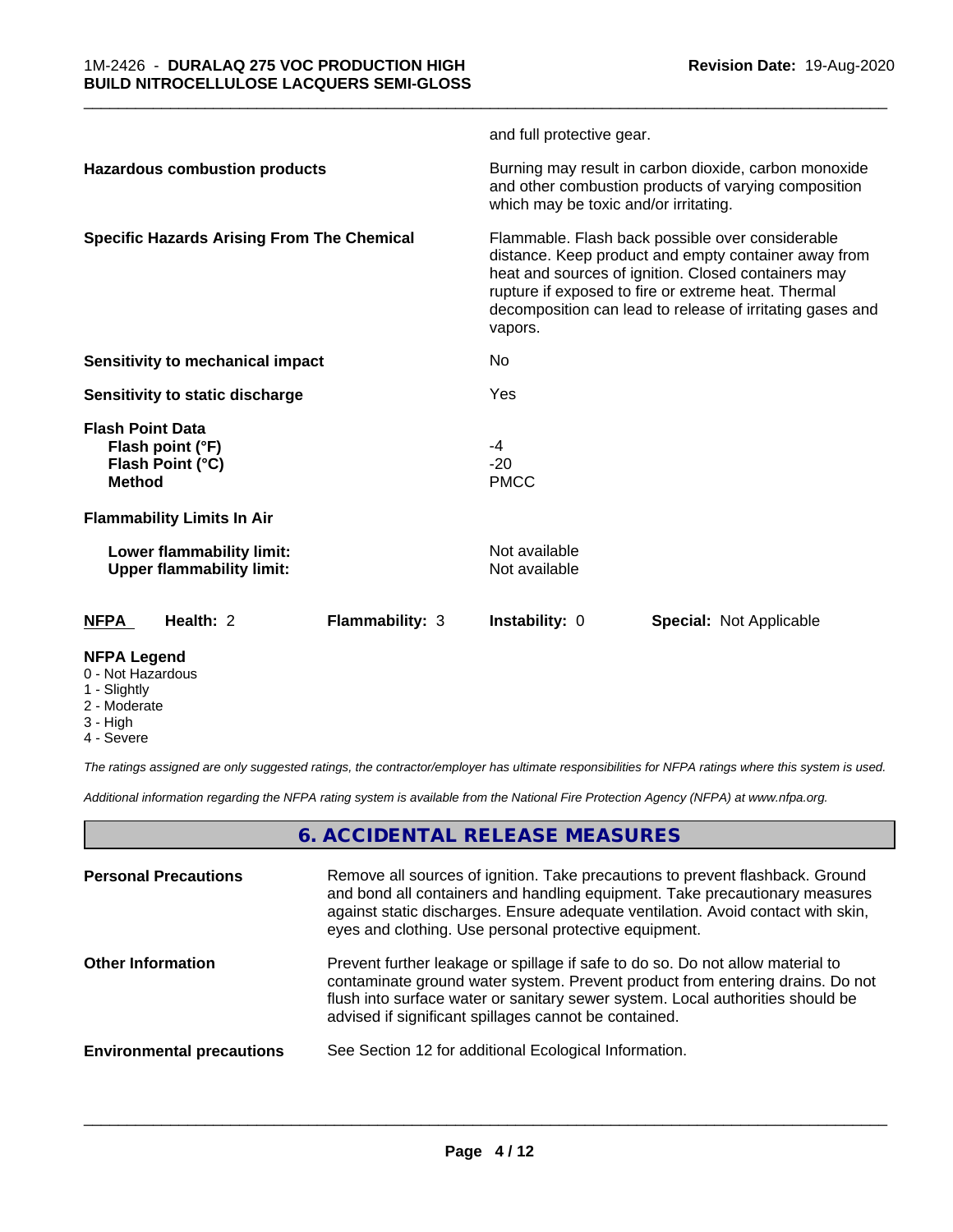| <b>Methods for Cleaning Up</b> | Dam up. Soak up with inert absorbent material. Use a non-sparking or explosion<br>proof means to transfer material to a sealed, appropriate container for disposal.<br>Clean contaminated surface thoroughly.                                                                                                                                                                                                                                  |
|--------------------------------|------------------------------------------------------------------------------------------------------------------------------------------------------------------------------------------------------------------------------------------------------------------------------------------------------------------------------------------------------------------------------------------------------------------------------------------------|
|                                | 7. HANDLING AND STORAGE                                                                                                                                                                                                                                                                                                                                                                                                                        |
| <b>Handling</b>                | Avoid contact with skin, eyes and clothing. Wear personal protective equipment.<br>Do not breathe vapors or spray mist. Use only in ventilated areas. Prevent vapor<br>build-up by providing adequate ventilation during and after use.                                                                                                                                                                                                        |
|                                | Take precautionary measures against static discharges. To avoid ignition of<br>vapors by static electricity discharge, all metal parts of the equipment must be<br>grounded. Keep away from heat, sparks and flame. Do not smoke. Extinguish all<br>flames and pilot lights, and turn off stoves, heaters, electric motors and other<br>sources of ignition during use and until all vapors are gone. Ignition and/or flash<br>back may occur. |
| <b>Storage</b>                 | Keep containers tightly closed in a dry, cool and well-ventilated place. Keep away<br>from heat. Keep away from open flames, hot surfaces and sources of ignition.<br>Keep in properly labeled containers. Keep out of the reach of children.                                                                                                                                                                                                  |
|                                | <b>DANGER</b> - Rags, steel wool or waste soaked with this product may<br>spontaneously catch fire if improperly discarded. Immediately after use, place<br>rags, steel wool or waste in a sealed water-filled metal container.                                                                                                                                                                                                                |
| <b>Incompatible Materials</b>  | Incompatible with strong acids and bases and strong oxidizing agents.                                                                                                                                                                                                                                                                                                                                                                          |
|                                | Technical measures/Precautions Ensure adequate ventilation. Use only where airflow will keep vapors from building<br>up in or near the work area in adjoining rooms. Comply with all national, state, and<br>local codes pertaining to the storage, handling, dispensing and disposal of<br>flammable liquids.                                                                                                                                 |
|                                | Dissipate static electricity during transfer by grounding and bonding containers<br>and equipment before transferring material. All equipment should be non-sparking<br>and explosion proof. Use explosion proof electrical equipment for ventilation,<br>lighting and material handling.                                                                                                                                                      |
|                                |                                                                                                                                                                                                                                                                                                                                                                                                                                                |

# **8. EXPOSURE CONTROLS/PERSONAL PROTECTION**

# **Exposure Limits**

| <b>Chemical name</b>     | <b>ACGIH TLV</b>               | <b>OSHA PEL</b>              |
|--------------------------|--------------------------------|------------------------------|
| Acetone                  | STEL: 500 ppm                  | 1000 ppm - TWA               |
|                          | TWA: 250 ppm                   | 2400 mg/m <sup>3</sup> - TWA |
| 4-Chlorobenzotrifluoride | TWA: 2.5 mg/m <sup>3</sup> $F$ | $2.5 \text{ mg/m}^3$ - TWA   |
| 2-Heptanone              | TWA: 50 ppm                    | 100 ppm - $TWA$              |
|                          |                                | 465 mg/m <sup>3</sup> - TWA  |
| n-Butyl acetate          | STEL: 150 ppm                  | 150 ppm - TWA                |
|                          | TWA: 50 ppm                    | 710 mg/m $3$ - TWA           |
| Isopropyl alcohol        | STEL: 400 ppm                  | 400 ppm - TWA                |
|                          | <b>TWA: 200 ppm</b>            | 980 mg/m <sup>3</sup> - TWA  |
| Toluene                  | TWA: 20 ppm                    | 200 ppm - TWA                |
|                          |                                | 300 ppm - Ceiling            |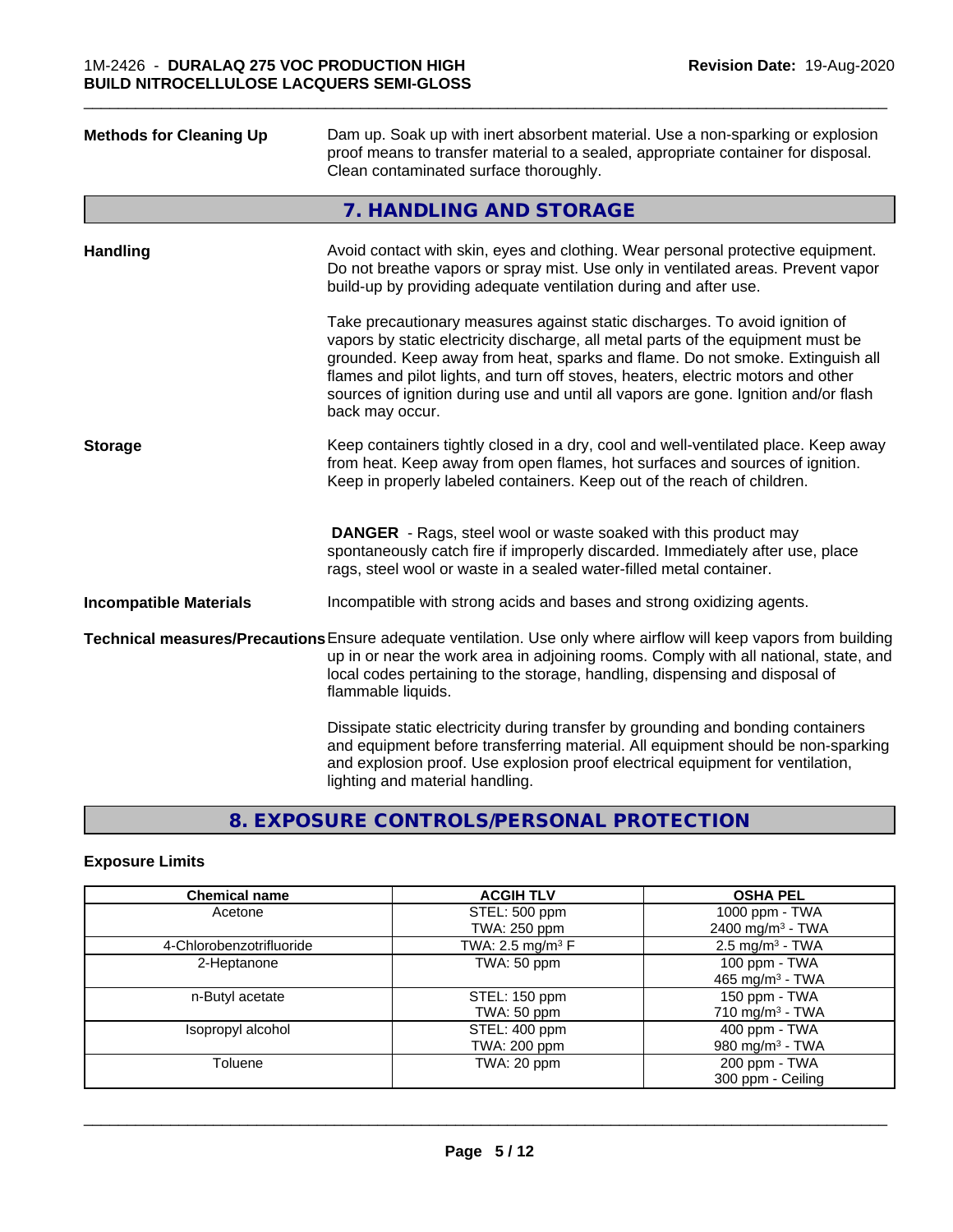#### **Legend**

ACGIH - American Conference of Governmental Industrial Hygienists Exposure Limits OSHA - Occupational Safety & Health Administration Exposure Limits N/E - Not Established

#### **Appropriate engineering controls**

| <b>Engineering Measures</b>          | Ensure adequate ventilation, especially in confined areas.                                                                                                                                                                                                                                                                                                          |
|--------------------------------------|---------------------------------------------------------------------------------------------------------------------------------------------------------------------------------------------------------------------------------------------------------------------------------------------------------------------------------------------------------------------|
| <b>Personal Protective Equipment</b> |                                                                                                                                                                                                                                                                                                                                                                     |
| <b>Eye/Face Protection</b>           | Safety glasses with side-shields. If splashes are likely to occur, wear:. Tightly<br>fitting safety goggles.                                                                                                                                                                                                                                                        |
| <b>Skin Protection</b>               | Long sleeved clothing. Protective gloves.                                                                                                                                                                                                                                                                                                                           |
| <b>Respiratory Protection</b>        | Use only with adequate ventilation. In operations where exposure limits are<br>exceeded, use a NIOSH approved respirator that has been selected by a<br>technically qualified person for the specific work conditions. When spraying the<br>product or applying in confined areas, wear a NIOSH approved respirator<br>specified for paint spray or organic vapors. |
| <b>Hygiene Measures</b>              | Avoid contact with skin, eyes and clothing. Remove and wash contaminated<br>clothing before re-use. Wash thoroughly after handling.                                                                                                                                                                                                                                 |

**9. PHYSICAL AND CHEMICAL PROPERTIES**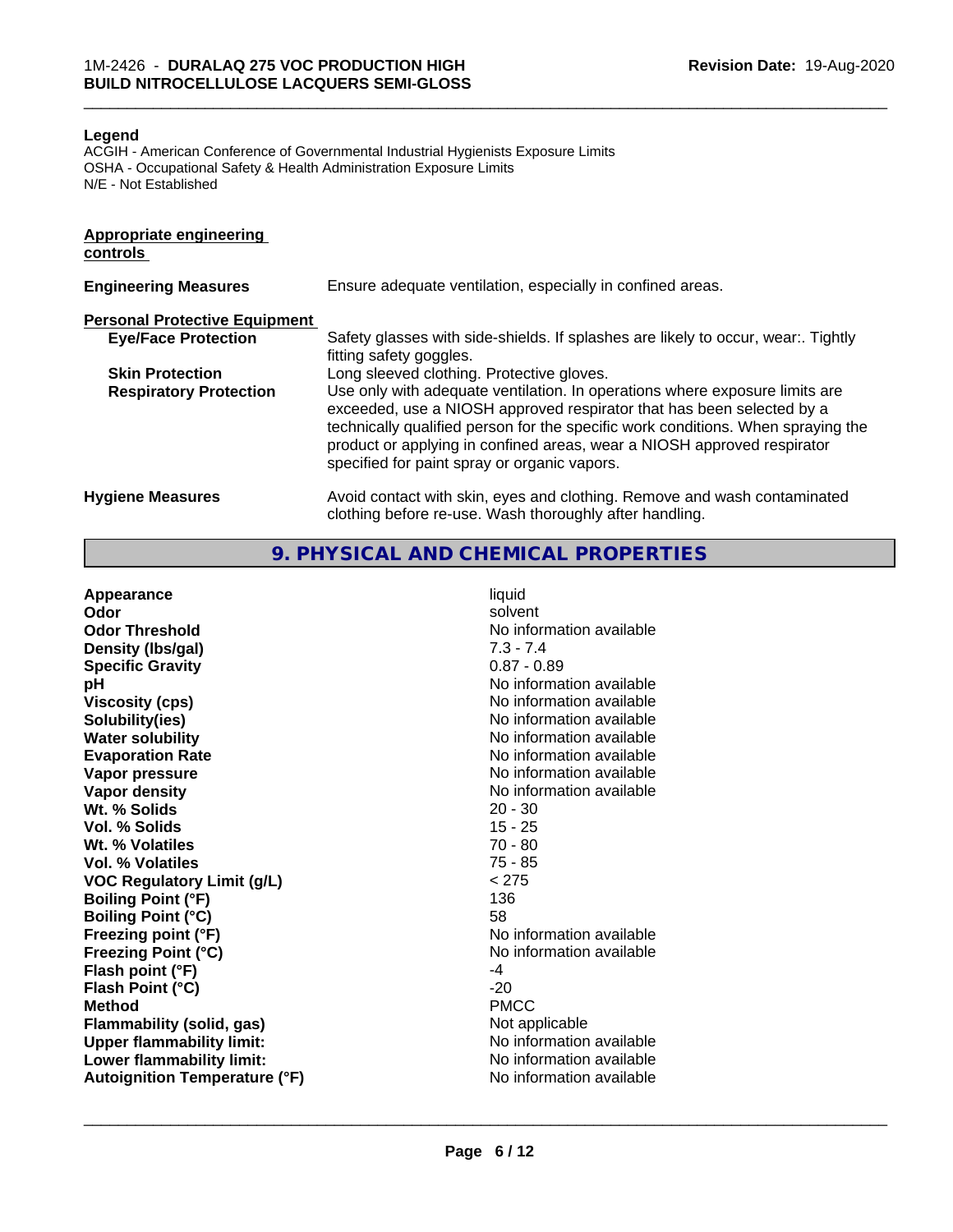**Autoignition Temperature (°C)**<br> **Decomposition Temperature (°F)** No information available<br>
No information available **Decomposition Temperature (°F)**<br> **Decomposition Temperature (°C)**<br>
No information available<br>
No information available **Decomposition Temperature (°C)**<br>Partition coefficient

**No information available** 

\_\_\_\_\_\_\_\_\_\_\_\_\_\_\_\_\_\_\_\_\_\_\_\_\_\_\_\_\_\_\_\_\_\_\_\_\_\_\_\_\_\_\_\_\_\_\_\_\_\_\_\_\_\_\_\_\_\_\_\_\_\_\_\_\_\_\_\_\_\_\_\_\_\_\_\_\_\_\_\_\_\_\_\_\_\_\_\_\_\_\_\_\_

**10. STABILITY AND REACTIVITY**

| <b>Reactivity</b>                         | No data available                                                                                                         |
|-------------------------------------------|---------------------------------------------------------------------------------------------------------------------------|
| <b>Chemical Stability</b>                 | Stable under normal conditions. Hazardous polymerisation<br>does not occur.                                               |
| <b>Conditions to avoid</b>                | Keep away from open flames, hot surfaces, static<br>electricity and sources of ignition. Sparks. Elevated<br>temperature. |
| <b>Incompatible Materials</b>             | Incompatible with strong acids and bases and strong<br>oxidizing agents.                                                  |
| <b>Hazardous Decomposition Products</b>   | Thermal decomposition can lead to release of irritating<br>gases and vapors.                                              |
| <b>Possibility of hazardous reactions</b> | None under normal conditions of use.                                                                                      |

# **11. TOXICOLOGICAL INFORMATION**

| <b>Product Information</b>                                                                 |                                                                                                                                                                                                                                                               |  |
|--------------------------------------------------------------------------------------------|---------------------------------------------------------------------------------------------------------------------------------------------------------------------------------------------------------------------------------------------------------------|--|
| Information on likely routes of exposure                                                   |                                                                                                                                                                                                                                                               |  |
| <b>Principal Routes of Exposure</b>                                                        | Eye contact, skin contact and inhalation.                                                                                                                                                                                                                     |  |
| <b>Acute Toxicity</b>                                                                      |                                                                                                                                                                                                                                                               |  |
| <b>Product Information</b>                                                                 | Repeated or prolonged exposure to organic solvents may lead to permanent brain<br>and nervous system damage. Intentional misuse by deliberately concentrating and<br>inhaling vapors may be harmful or fatal.                                                 |  |
| Symptoms related to the physical, chemical and toxicological characteristics               |                                                                                                                                                                                                                                                               |  |
| <b>Symptoms</b>                                                                            | No information available                                                                                                                                                                                                                                      |  |
| Delayed and immediate effects as well as chronic effects from short and long-term exposure |                                                                                                                                                                                                                                                               |  |
| Eye contact<br><b>Skin contact</b>                                                         | Contact with eyes may cause irritation.<br>May cause skin irritation and/or dermatitis. Prolonged skin contact may defat the<br>skin and produce dermatitis.                                                                                                  |  |
| Ingestion                                                                                  | Harmful if swallowed. Ingestion may cause irritation to mucous membranes. Small<br>amounts of this product aspirated into the respiratory system during ingestion or<br>vomiting may cause mild to severe pulmonary injury, possibly progressing to<br>death. |  |
| <b>Inhalation</b>                                                                          | Harmful by inhalation. High vapor / aerosol concentrations are irritating to the<br>eyes, nose, throat and lungs and may cause headaches, dizziness, drowsiness,                                                                                              |  |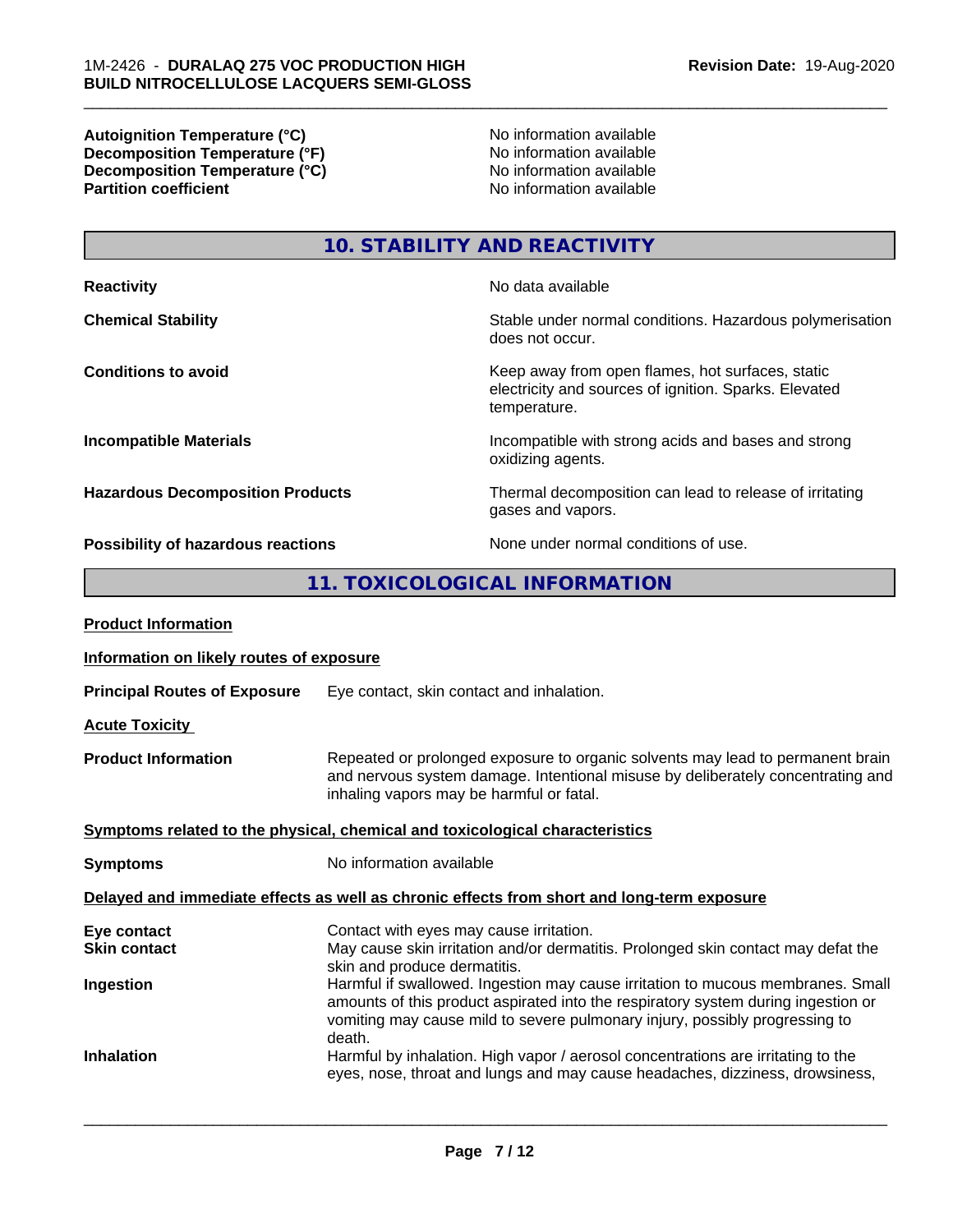|                                 | unconsciousness, and other central nervous system effects.                        |
|---------------------------------|-----------------------------------------------------------------------------------|
| <b>Sensitization</b>            | No information available                                                          |
| <b>Neurological Effects</b>     | No information available.                                                         |
| <b>Mutagenic Effects</b>        | No information available.                                                         |
| <b>Reproductive Effects</b>     | Possible risk of impaired fertility. Possible risk of harm to the unborn child.   |
| <b>Developmental Effects</b>    | No information available.                                                         |
| Target organ effects            | No information available.                                                         |
| <b>STOT - repeated exposure</b> | Causes damage to organs through prolonged or repeated exposure if inhaled,        |
|                                 | May cause disorder and damage to the, liver, kidney, spleen, blood.               |
| <b>STOT - single exposure</b>   | May cause disorder and damage to the, Respiratory system, Central nervous         |
|                                 | system.                                                                           |
| Other adverse effects           | No information available.                                                         |
| <b>Aspiration Hazard</b>        | May be harmful if swallowed and enters airways. Small amounts of this product     |
|                                 | aspirated into the respiratory system during ingestion or vomiting may cause mild |
|                                 | to severe pulmonary injury, possibly progressing to death.                        |
|                                 |                                                                                   |

\_\_\_\_\_\_\_\_\_\_\_\_\_\_\_\_\_\_\_\_\_\_\_\_\_\_\_\_\_\_\_\_\_\_\_\_\_\_\_\_\_\_\_\_\_\_\_\_\_\_\_\_\_\_\_\_\_\_\_\_\_\_\_\_\_\_\_\_\_\_\_\_\_\_\_\_\_\_\_\_\_\_\_\_\_\_\_\_\_\_\_\_\_

# **Numerical measures of toxicity**

**The following values are calculated based on chapter 3.1 of the GHS document**

| ATEmix (oral)                    | 6672 mg/kg |
|----------------------------------|------------|
| <b>ATEmix (dermal)</b>           | 4268 mg/kg |
| ATEmix (inhalation-dust/mist)    | 58.3 ma/L  |
| <b>ATEmix (inhalation-vapor)</b> | 700.2 ma/L |

# **Component Information**

| Chemical name                             | Oral LD50             | Dermal LD50                                       | Inhalation LC50                       |
|-------------------------------------------|-----------------------|---------------------------------------------------|---------------------------------------|
| Acetone<br>67-64-1                        | $=$ 5800 mg/kg (Rat)  | > 15700 mg/kg (Rabbit)                            | $=$ 50100 mg/m <sup>3</sup> (Rat) 8 h |
| cellulose, nitrate<br>9004-70-0           | $5$ g/kg (Rat)        | $\overline{\phantom{a}}$                          |                                       |
| 4-Chlorobenzotrifluoride<br>$98 - 56 - 6$ | $= 13$ g/kg (Rat)     | > 2 mL/kg (Rabbit)                                | $= 33$ mg/L (Rat) 4 h                 |
| 2-Heptanone<br>$110 - 43 - 0$             | $= 1600$ mg/kg (Rat)  | $= 12.6$ mL/kg (Rabbit) = 12600<br>µL/kg (Rabbit) | $> 2000$ ppm (Rat) 4 h                |
| n-Butyl acetate<br>123-86-4               | $= 10768$ mg/kg (Rat) | $> 17600$ mg/kg (Rabbit)                          |                                       |
| Isopropyl alcohol<br>67-63-0              | $= 1870$ mg/kg (Rat)  | $= 4059$ mg/kg (Rabbit)                           | $= 72600$ mg/m <sup>3</sup> (Rat) 4 h |
| Soybean oil, epoxidized<br>8013-07-8      | $= 40$ g/kg (Rat)     | > 20 mL/kg (Rabbit)                               |                                       |
| Toluene<br>108-88-3                       | $= 2600$ mg/kg (Rat)  | $= 12000$ mg/kg (Rabbit)                          |                                       |

#### **Chronic Toxicity**

#### **Carcinogenicity**

*There are no known carcinogenic chemicals in this product above reportable levels.*

# **12. ECOLOGICAL INFORMATION**

# **Ecotoxicity Effects**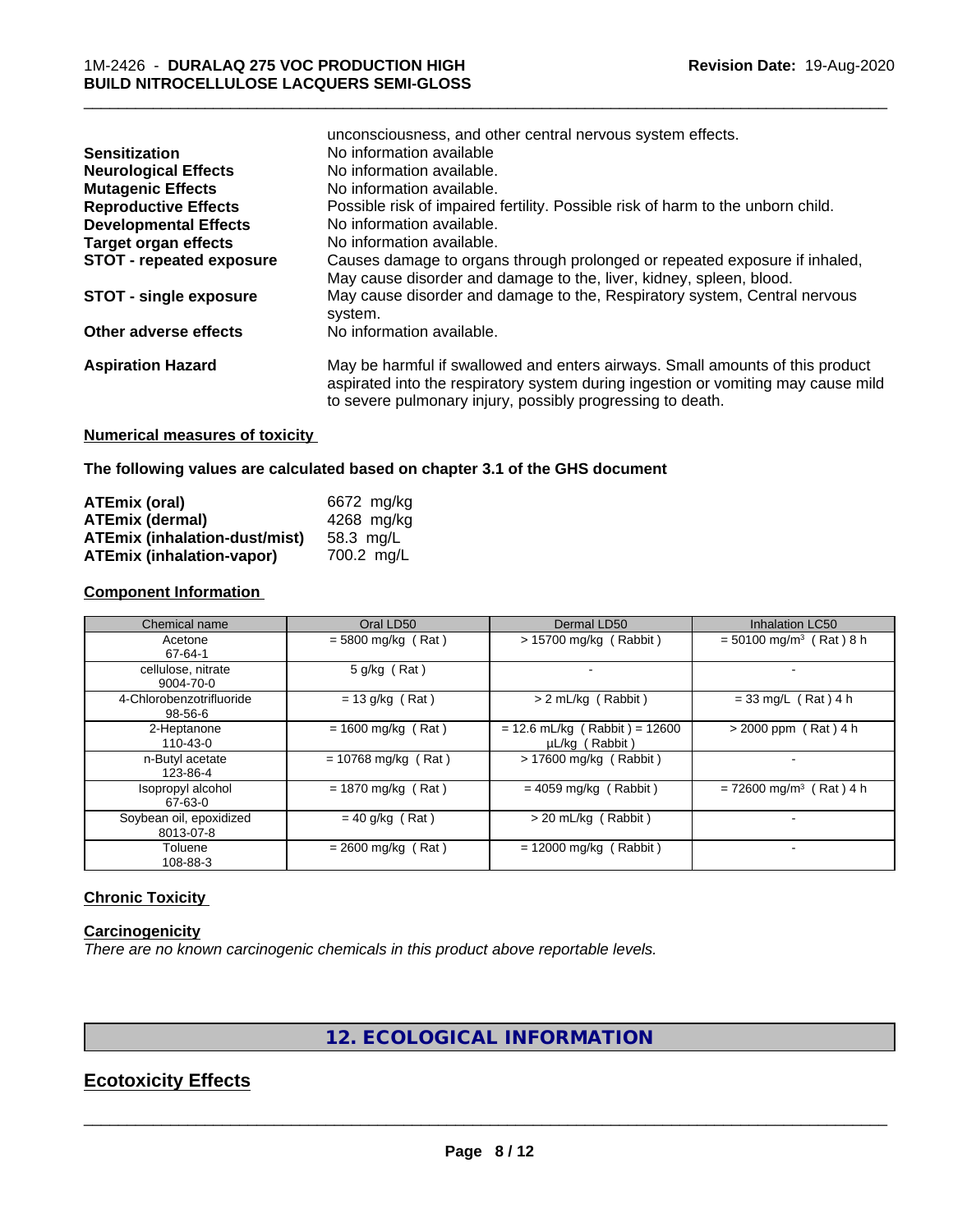\_\_\_\_\_\_\_\_\_\_\_\_\_\_\_\_\_\_\_\_\_\_\_\_\_\_\_\_\_\_\_\_\_\_\_\_\_\_\_\_\_\_\_\_\_\_\_\_\_\_\_\_\_\_\_\_\_\_\_\_\_\_\_\_\_\_\_\_\_\_\_\_\_\_\_\_\_\_\_\_\_\_\_\_\_\_\_\_\_\_\_\_\_

The environmental impact of this product has not been fully investigated.

#### **Product Information**

# **Acute Toxicity to Fish**

No information available

#### **Acute Toxicity to Aquatic Invertebrates**

No information available

#### **Acute Toxicity to Aquatic Plants**

No information available

#### **Persistence / Degradability**

No information available.

#### **Bioaccumulation**

There is no data for this product.

#### **Mobility in Environmental Media**

No information available.

#### **Ozone** Not applicable

#### **Component Information**

#### **Acute Toxicity to Fish**

Acetone LC50: 8300 (Bluegill - 96 hr.) mg/L n-Butyl acetate LC50: 18 mg/L (Fathead Minnow - 96 hr.)

#### **Acute Toxicity to Aquatic Invertebrates**

Acetone EC50: 12600 mg/L (Daphnia magna - 48 hr.) n-Butyl acetate EC50: 72.8 mg/L (Daphnia magna - 48 hr.)

#### **Acute Toxicity to Aquatic Plants**

n-Butyl acetate EC50: 674.7 mg/L (Green algae (Scenedesmus subspicatus), 72 hrs.)

# **13. DISPOSAL CONSIDERATIONS**

| <b>Waste Disposal Method</b>   | Dispose of in accordance with federal, state, and local regulations. Local<br>requirements may vary, consult your sanitation department or state-designated<br>environmental protection agency for more disposal options. |
|--------------------------------|---------------------------------------------------------------------------------------------------------------------------------------------------------------------------------------------------------------------------|
| <b>Empty Container Warning</b> | Emptied containers may retain product residue. Follow label warnings even after                                                                                                                                           |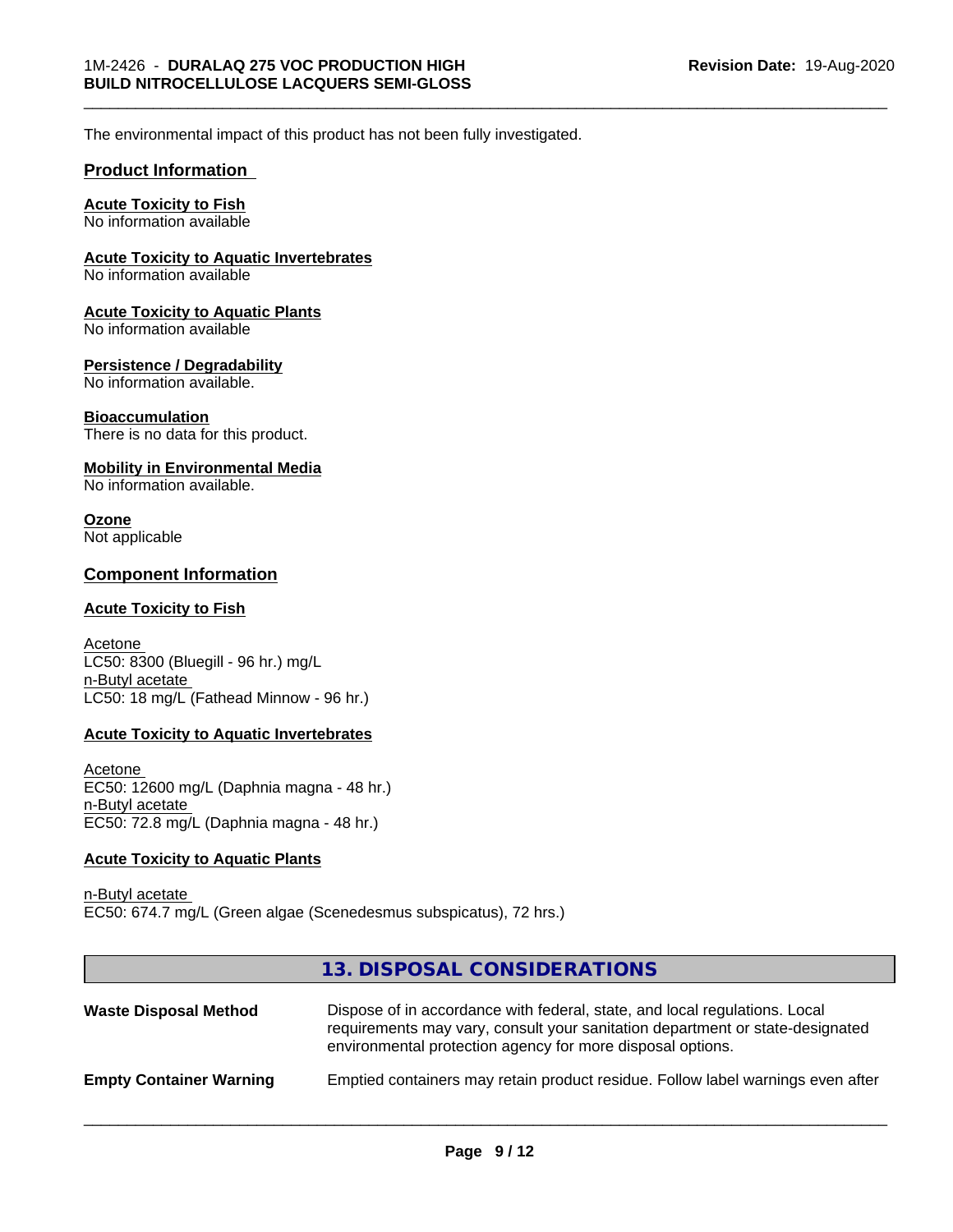container is emptied. Residual vapors may explode on ignition.

# **14. TRANSPORT INFORMATION**

| <b>DOT</b><br><b>Proper Shipping Name</b><br><b>Hazard class</b><br>UN-No.<br><b>Packing Group</b><br><b>Description</b> | <b>PAINT</b><br>3<br>UN1263<br>UN1263, PAINT, 3, II |  |
|--------------------------------------------------------------------------------------------------------------------------|-----------------------------------------------------|--|
| <b>ICAO/IATA</b>                                                                                                         | Contact the preparer for further information.       |  |
| Contact the preparer for further information.<br><b>IMDG/IMO</b>                                                         |                                                     |  |
|                                                                                                                          | <b>15. REGULATORY INFORMATION</b>                   |  |

# **International Inventories**

| <b>TSCA: United States</b> | Yes - All components are listed or exempt. |
|----------------------------|--------------------------------------------|
| <b>DSL: Canada</b>         | Yes - All components are listed or exempt. |

# **Federal Regulations**

#### **SARA 311/312 hazardous categorization**

| Acute health hazard               | Yes |
|-----------------------------------|-----|
| Chronic Health Hazard             | Yes |
| Fire hazard                       | Yes |
| Sudden release of pressure hazard | N٥  |
| Reactive Hazard                   | N٥  |

#### **SARA 313**

Section 313 of Title III of the Superfund Amendments and Reauthorization Act of 1986 (SARA). This product contains a chemical or chemicals which are subject to the reporting requirements of the Act and Title 40 of the Code of Federal Regulations, Part 372:

| <b>Chemical name</b>                                                                                                    | CAS No.        | Weight-%    | <b>CERCLA/SARA 313</b><br>(de minimis concentration) |  |
|-------------------------------------------------------------------------------------------------------------------------|----------------|-------------|------------------------------------------------------|--|
| Isopropyl alcohol                                                                                                       | 67-63-0        | $1 - 5$     | 1.0                                                  |  |
| Clean Air Act, Section 112 Hazardous Air Pollutants (HAPs) (see 40 CFR 61)<br>This product contains the following HAPs: |                |             |                                                      |  |
| <b>Chemical name</b>                                                                                                    | <b>CAS No.</b> | Weight-%    | <b>Hazardous Air Pollutant</b>                       |  |
| Toluene                                                                                                                 | 108-88-3       | $0.1 - 0.5$ | (HAP)<br>Listed                                      |  |
| <b>US State Regulations</b>                                                                                             |                |             |                                                      |  |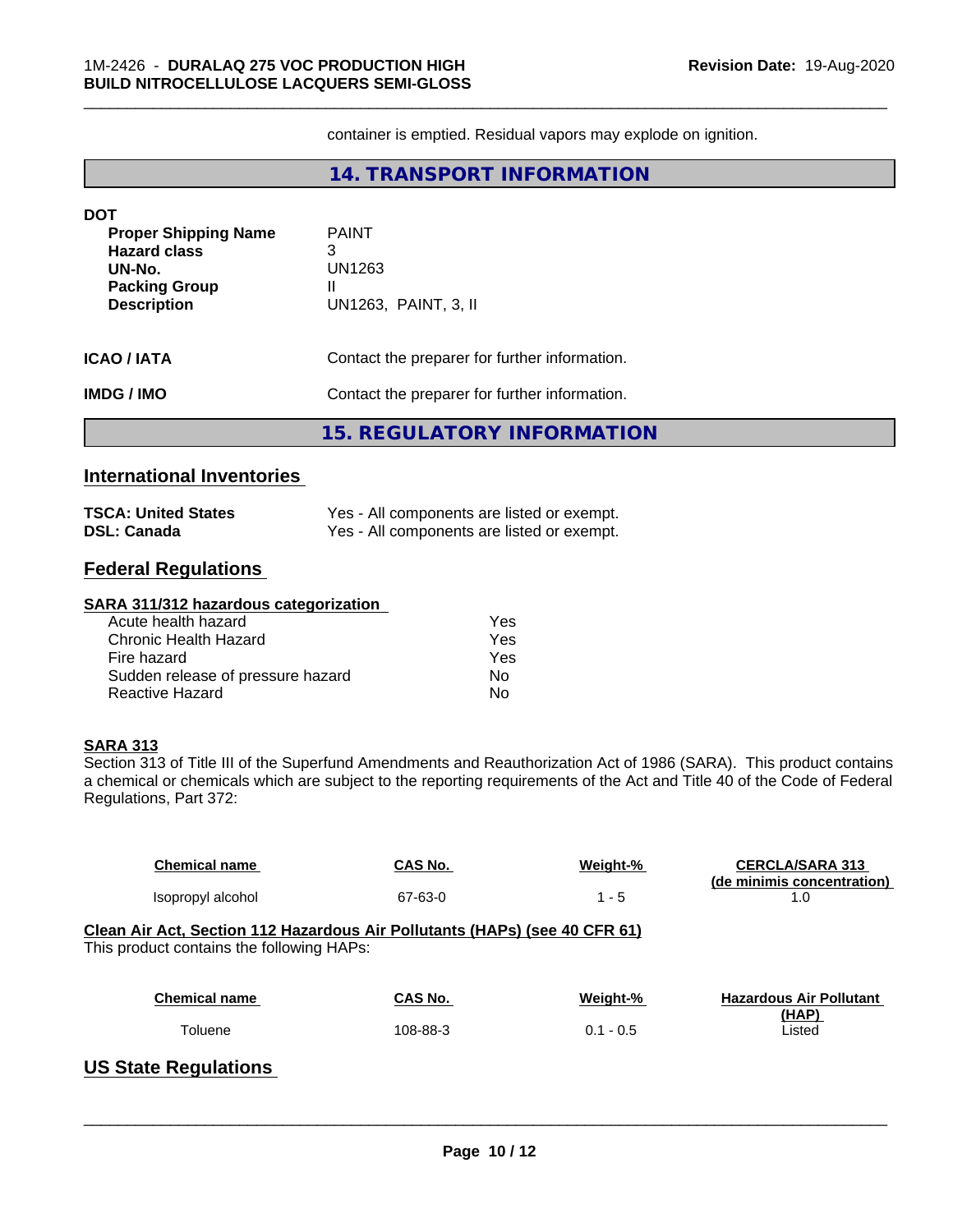#### **California Proposition 65**

**A** WARNING: Cancer and Reproductive Harm– www.P65warnings.ca.gov

#### **State Right-to-Know**

| <b>Chemical name</b>     | <b>Massachusetts</b> | <b>New Jersey</b> | <b>Pennsylvania</b> |
|--------------------------|----------------------|-------------------|---------------------|
| Acetone                  |                      |                   |                     |
| cellulose, nitrate       |                      |                   |                     |
| Diisononyl phthalate     |                      |                   |                     |
| 4-Chlorobenzotrifluoride |                      |                   |                     |
| 2-Heptanone              |                      |                   |                     |
| n-Butyl acetate          |                      |                   |                     |
| Isopropyl alcohol        |                      |                   |                     |
| Toluene                  |                      |                   |                     |

#### **Legend**

X - Listed

# **16. OTHER INFORMATION**

**HMIS** - **Health:** 2\* **Flammability:** 3 **Reactivity:** 0 **PPE:** -

#### **HMIS Legend**

- 0 Minimal Hazard
- 1 Slight Hazard
- 2 Moderate Hazard
- 3 Serious Hazard
- 4 Severe Hazard
- Chronic Hazard

X - Consult your supervisor or S.O.P. for "Special" handling instructions.

*Note: The PPE rating has intentionally been left blank. Choose appropriate PPE that will protect employees from the hazards the material will present under the actual normal conditions of use.*

*Caution: HMISÒ ratings are based on a 0-4 rating scale, with 0 representing minimal hazards or risks, and 4 representing significant hazards or risks. Although HMISÒ ratings are not required on MSDSs under 29 CFR 1910.1200, the preparer, has chosen to provide them. HMISÒ ratings are to be used only in conjunction with a fully implemented HMISÒ program by workers who have received appropriate HMISÒ training. HMISÒ is a registered trade and service mark of the NPCA. HMISÒ materials may be purchased exclusively from J. J. Keller (800) 327-6868.*

 **WARNING!** If you scrape, sand, or remove old paint, you may release lead dust. LEAD IS TOXIC. EXPOSURE TO LEAD DUST CAN CAUSE SERIOUS ILLNESS, SUCH AS BRAIN DAMAGE, ESPECIALLY IN CHILDREN. PREGNANT WOMEN SHOULD ALSO AVOID EXPOSURE.Wear a NIOSH approved respirator to control lead exposure. Clean up carefully with a HEPA vacuum and a wet mop. Before you start, find out how to protect yourself and your family by contacting the National Lead Information Hotline at 1-800-424-LEAD or log on to www.epa.gov/lead.

**Prepared By** Product Stewardship Department Benjamin Moore & Co. 101 Paragon Drive Montvale, NJ 07645 800-225-5554